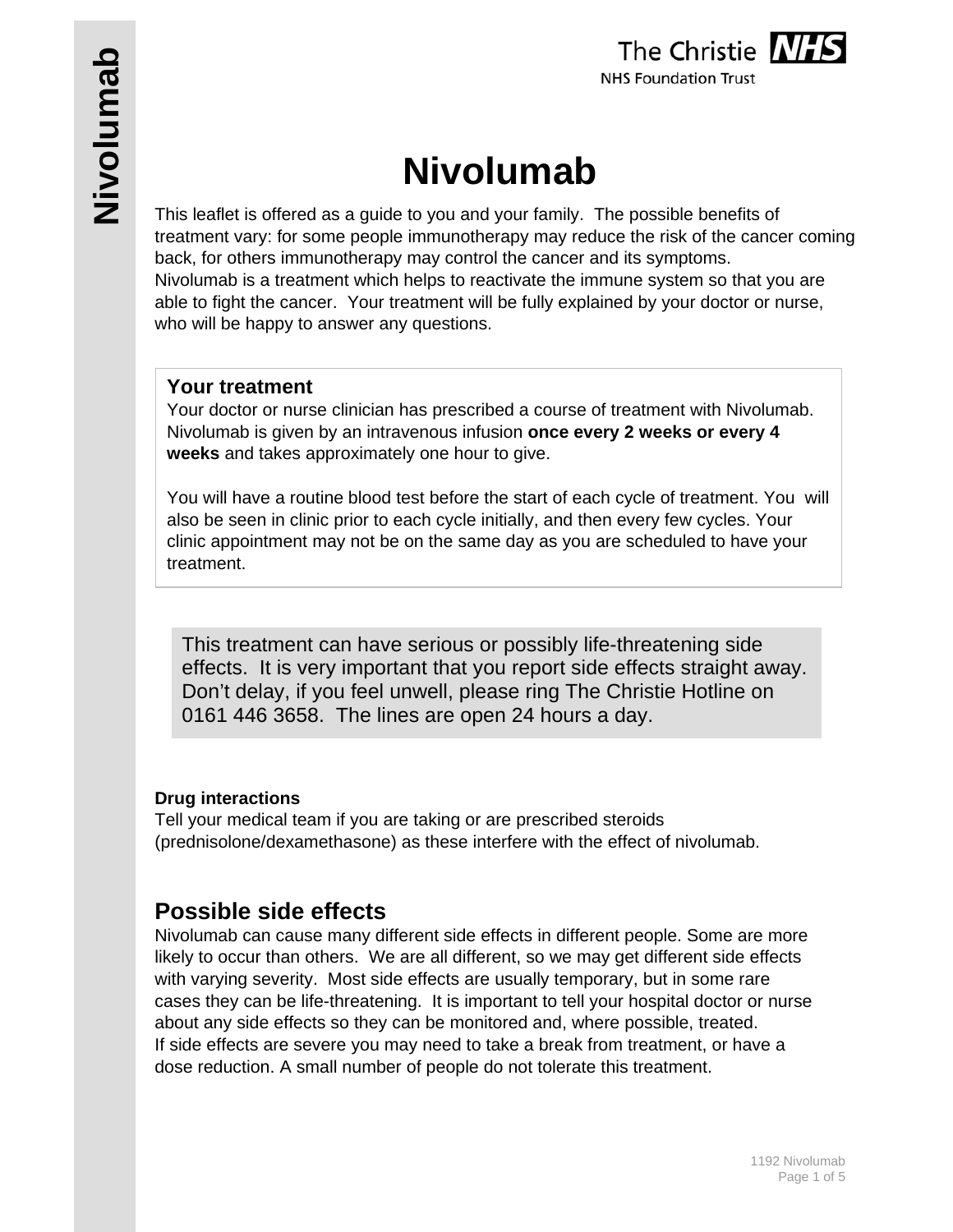#### **Very common side effects**

#### **Diarrhoea**

Mild diarrhoea is common (less than 3 episodes a day). Anti-diarrhoea tablets can be prescribed by your GP to help control this. Severe diarrhoea is less common (4 episodes or more a day but if this occurs it can stop you from eating and drinking - which will cause you to become dehydrated. If this occurs you can feel weak and dizzy. You should contact The Christie Hotline on **0161 446 3658** for advice if this occurs. Colitis (severe diarrhoea) can occur - this may lead to tears or holes in the bowel which may be life threatening. Contact The Hotline immediately if you have bloody stools, dark/tarry or sticky stools, severe diarrhoea or very bad stomach ache.

# **Skin rash/Itching**

If you develop a skin rash and/or itching please contact The Christie. When going out in the sun you should wear high protection sun factor cream to protect your skin. You may be prescribed anti-histamines to help control any itching. Using a non-perfumed moisturiser may help to soothe the skin.

# **Fatigue (feeling tired/weak)**

Nivolumab may make you feel tired and lacking in energy, but it is not expected that you would feel tired enough to go to bed during the day time. Try to take rest and get help with household chores. If necessary take time off work. Gentle exercise such as walking can help.

# **Decreased appetite**

Nivolumab may cause you to lose your appetite. You should be weighed at every clinic appointment, if you continue to lose weight you may be prescribed dietary supplements to help with this. If required you can be referred to a community dietitian for dietary advice.

# **Common side effects (more than 1 in 10)**

# **Underactive thyroid gland (hypothyroidism)**

We screen for this using a simple blood test. It is quite common for patients being treated with nivolumab to have abnormal thyroid function test results. If your test results are abnormal you will be prescribed thyroid hormone replacement tablet (levothyroxine) to correct this. Physical symptoms of this include dry skin, shortness of breath, changes in your skin and hair, weight loss/gain and decreased appetite, increased sensitivity to the cold and tiredness.

# **Pneumonitis (inflammation of the lungs)**

Some patients may experience a feeling of breathlessness, or develop a cough. If this happens please tell your doctor, or contact The Christie so that investigations and treatment can be undertaken

# **Mucositis (sore mouth and ulcers)**

Nivolumab can cause a sore mouth and ulcers. Usually this is mild and responds to mouth washes. If it is severe enough to stop you eating and drinking normally, please contact The Christie Hotline**.**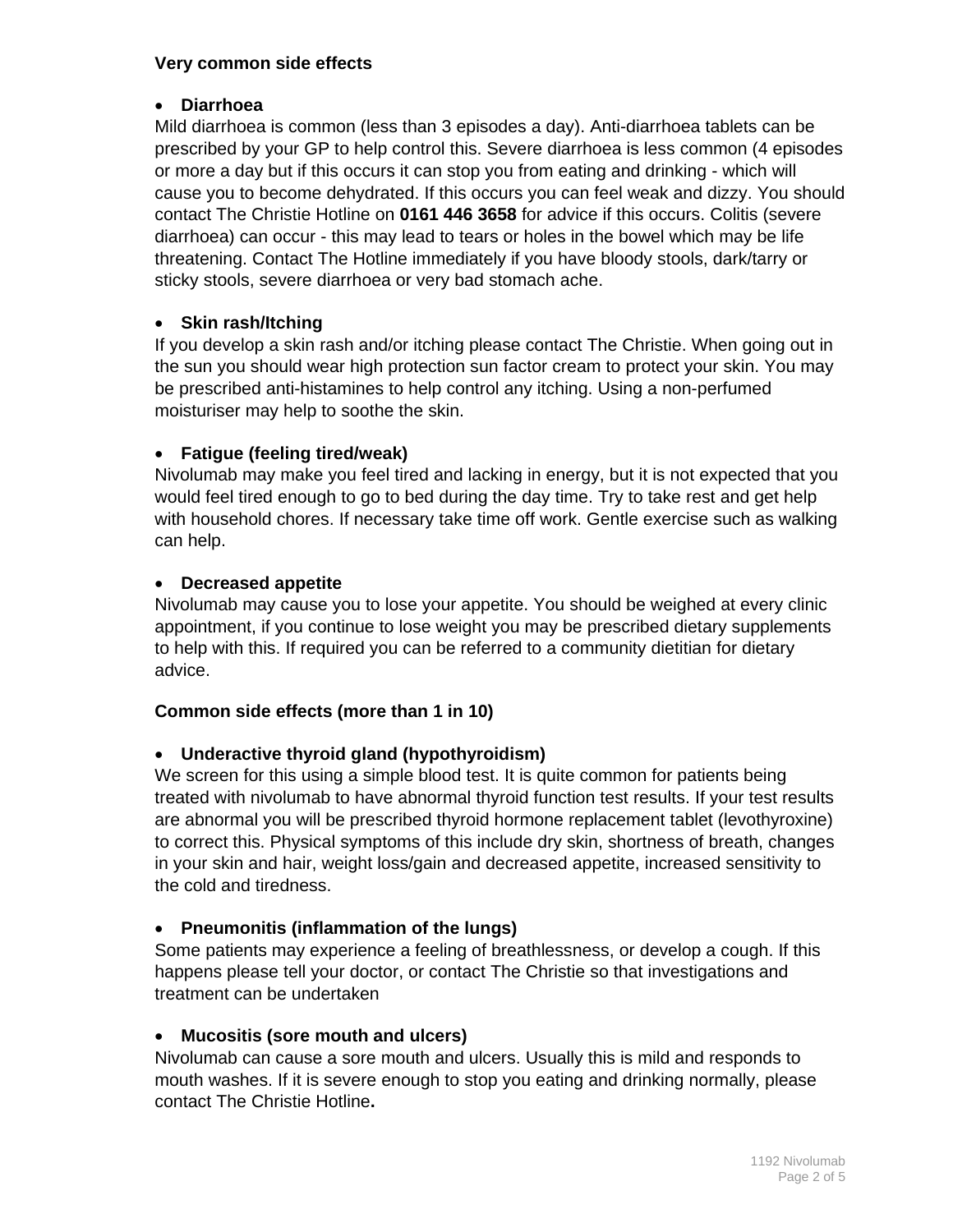#### **Muscle, bone and joint ache**

Aches and pains can be experienced in the joints (arthralgia) and muscles (myalgia) can occur whilst having treatment with nivolumab. The severity of this varies from person to person. It is important to inform the hospital and then appropriate painkillers can be prescribed.

#### **Inflammation**

Nivolumab can cause numbness, weakness, tingling and/or burning pain of the arms and legs. Nivolumab acts on your immune system and may cause inflammation of parts of your body. Inflammation may cause serious damage to your body and some inflammatory conditions can be life-threatening and need treatment or withdrawal of nivolumab.

- $\cdot$  Inflammation of the eye (which causes pain, redness, visual problems)
- $\cdot$  Inflammation of the pancreas (symptoms include severe pain in the upper abdomen, decreased appetite, nausea and vomiting)
- Loss of protective sheath around the nerves (symptoms may include numbness, loss of reflexes, uncoordinated movements, poorly controlled blood pressure, blurred vision and dizziness).
- Temporary inflammation of the nerves causing pain, weakness, and paralysis in the extremities.
- $\cdot$  Inflammation of the stomach/intestines causing abdominal pain, abdominal bloating, indigestion, nausea/vomiting and loss of appetite

#### **Allergic reaction**

This can occur whilst you are having the infusion of nivolumab. If you develop a rash, hives, itching, red/swollen/blistered or peeling skin with or without fever, wheezing, tightness in the chest or throat, trouble breathing or talking, unusual hoarseness or swelling of the mouth, face, lips, tongue or throat - tell a member of the medical team immediately, or if at home contact The Christie Hotline on **0161 446 3658.**

#### **Skin and hair changes**

This may result in dry skin or redness of the skin. You may also develop vitiligo. This is a long term skin condition characterised by patches of the skin losing their pigment. The patches of skin affected becoming white. Unusual hair loss and hair thinning can also occur.

#### **Diabetes**

Signs that you may have developed diabetes are insatiable thirst, passing increased amounts of urine, and an increased appetite with a loss of weight. If these occur you need to tell your medical team and this will be investigated further and treatment initiated if required.

#### **Liver problems**

Signs and symptoms of this include yellow appearance of the skin and/or the eye (jaundice), pain on the right side of your stomach area or tiredness.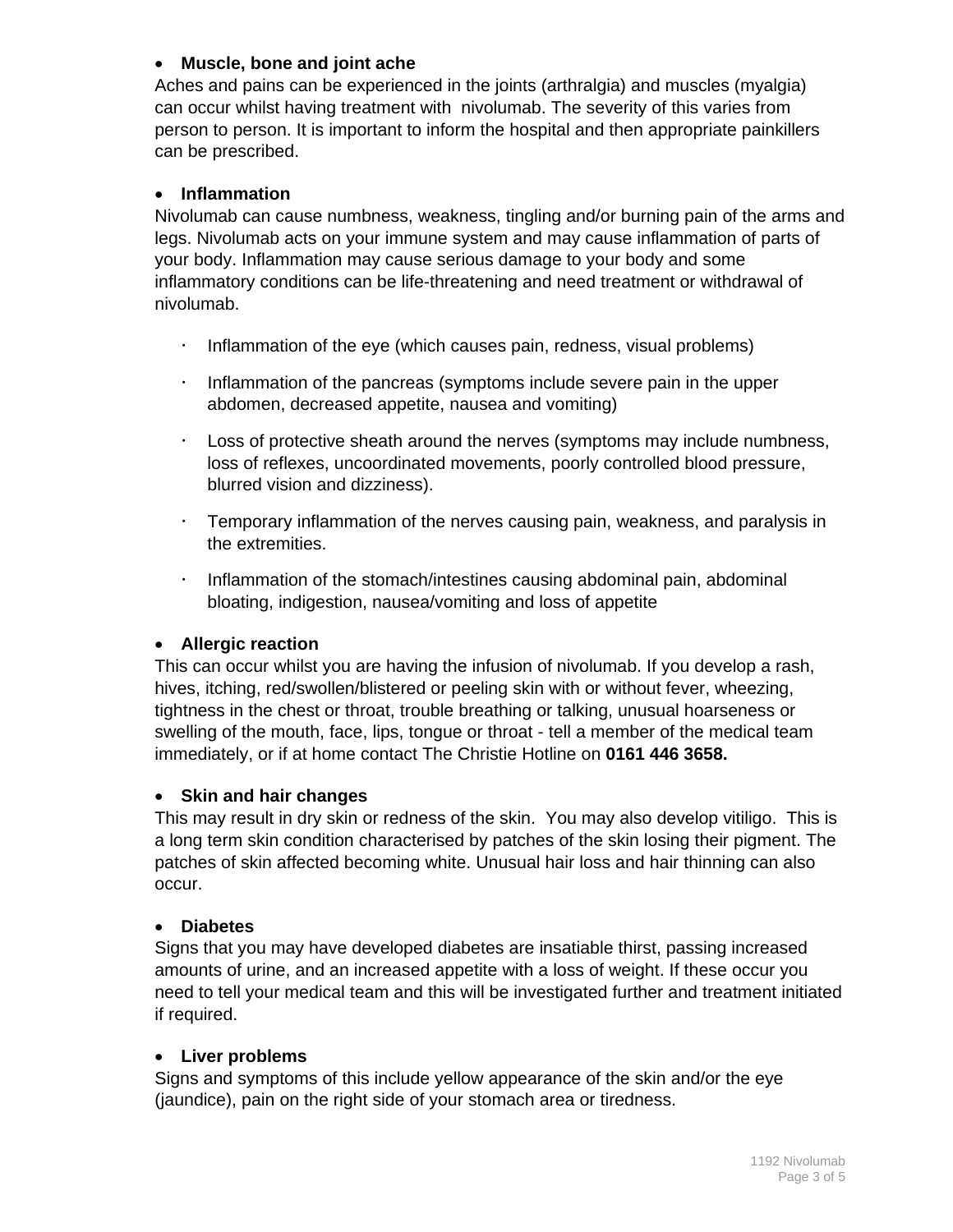# **Problems with your hormone producing glands**

Fatigue, weight change or headache and visual disturbance can be signs and symptoms of hormone imbalance. If these occur you need to tell your medical team.

# **Altered kidney function**

Treatment with nivolumab can alter your kidney function, which will be monitored regularly throughout your time on this treatment. Any alterations in your kidney function shown by blood tests will be discussed with you and treated accordingly.

# **Serious and potentially life-threatening side effects**

In a small proportion of patients this treatment can result in very severe side effects which may rarely result in death. The team caring for you will discuss the risk of these side effects with you.

# **Sex, contraception & fertility**

**Protecting your partner and contraception:** We recommend that while you are having the course of treatment, you or your partner use a condom during sexual intercourse. Chemotherapy can be dangerous to unborn babies and this will also protect you and your partner from any chemotherapy drugs that may be present in semen and in the vagina. If you suspect that you may be pregnant please tell your doctor immediately.

**Fertility:** This chemotherapy may affect your ability to have children. If you have any concerns about your fertility, please discuss this with your doctor or nurse clinician before you start treatment.

# **Late side effects**

Some side effects may become evident only after a long time. In reaching any decision with you about treatment, the potential benefit you receive from treatment will be weighed against the risks of serious long term side effects to the heart, lungs, kidneys and bone marrow. With some drugs there is also a small but definite risk of developing another cancer. If any of these problems specifically applies to you, the doctor will discuss these with you and note this on your consent form.